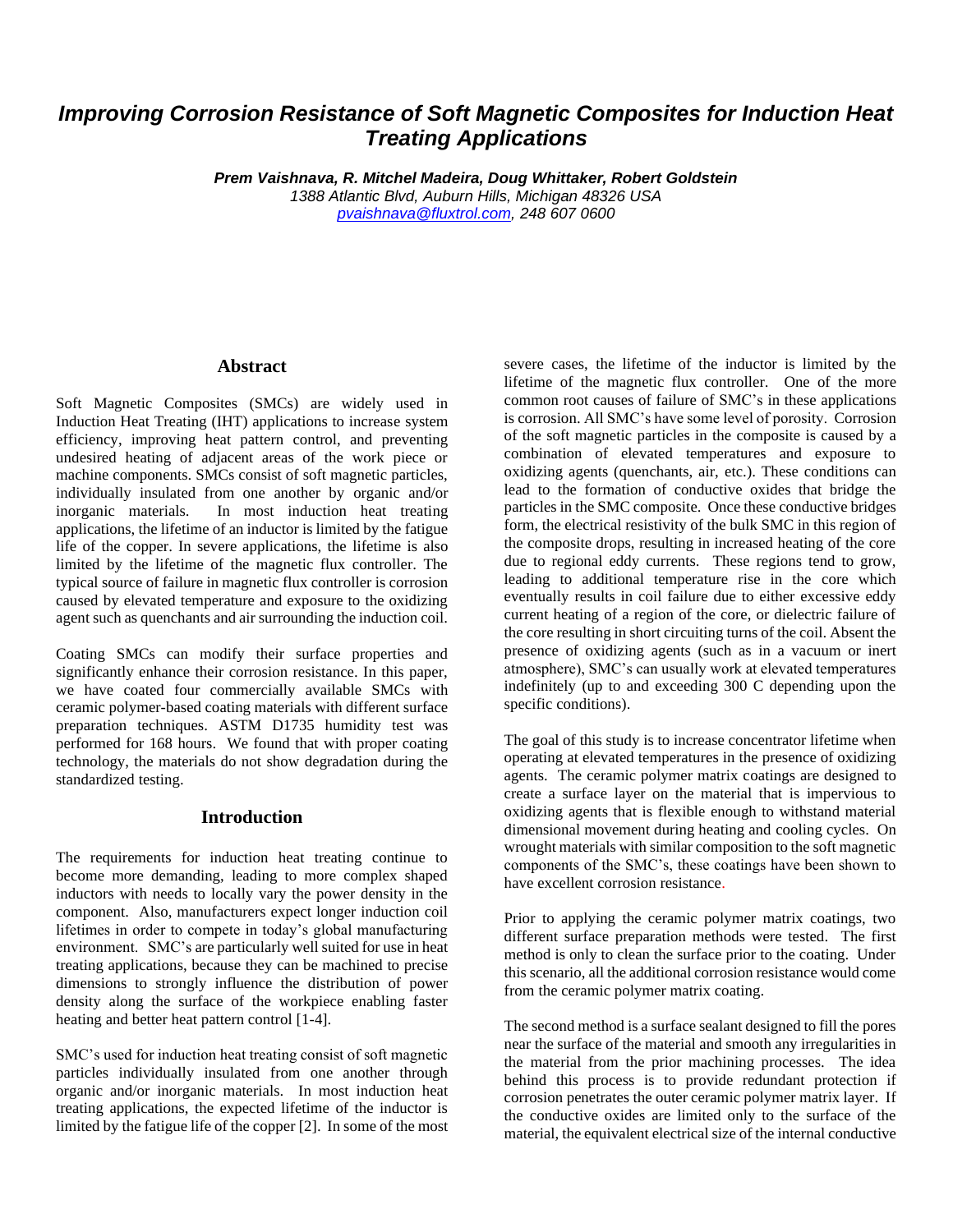regions is too small to generate significant electrical losses in the material causing minimum additional material degradation.

In this paper, we coated four commercially available SMCs, Fluxtrol 100, Fluxtrol A, Fluxtrol 50 and Ferrotron 559H with ceramic polymer-based coating materials with two different surface preparation methods. ASTM D1735 humidity test were performed for 168 hours to evaluate the resistance to aqueous environments that are common in induction heat treating environments.

## **Experimental**

Total of 24 rectangular panels of size  $3''$  x  $4''$  x  $\frac{1}{4}$ "" were prepared for the trials using four SMCs. Half of the samples were machined, etched and cleaned using a solvent prior to coating. The other half of the samples after being machined and etched, also underwent an additional surface preparation treatment. All 24 samples were used for humidity testing. No control samples (uncoated material) were used in the trials.

Three different types of ceramic polymer coatings were used for the protection of SMCs, labeled coating A, B and C. Coatings A is applied cold and were subject to a room temperature cure. Coatings B and C were applied cold and then underwent a low temperature heat curing process. The thickness of the coating on all samples was between 0.0005" and 0.002". The variation in coating thickness is due to normal variation in coating technique and not related to the coating type.

*Humidity Testing*: This test is designed to simulate corrosion due to water, which is a common condition in induction heat treating applications due to quenchants. For this investigation, the humidity tests were performed according to the ASTM D1735 protocol at a certified test laboratory. All the humidity tests of this investigation were performed in open conditions at a temperature of 100 °F with 100% humidity. The samples were examined visibly at 24, 48, 72 and 168 hours of test time.

## **Results and Discussion**

#### *Humidity Testing:*

All the samples showed improved corrosion resistance due to the coating after 168 hours of testing, as only localized corrosion was observed on some samples (Table 1). In the past trials, these four materials have shown some level of corrosion after 24 hours of exposure at these conditions.

The best results were achieved using coating A. No appreciable change in appearance was observed after 24, 48 or 72 hours of exposure in all 8 samples tested (4 materials, with or without additional surface preparation). After 168 hours, 7 of 8 samples coated with material A showed no appreciable visual change after 168 hours of testing (Figure 1). The 1 sample that did, Fluxtrol 100 with additional surface preparation, showed corrosion initiating near the central bottom edge of the material where there appeared to be a coating thickness irregularity (Figure 2). It is the belief of the authors that this could be resolved through improved coating technique and putting a small radius on the machined corners prior to coating.

| ASTM D1735      |                     |                | Surf.          | Hours of Testing |                |                |                |
|-----------------|---------------------|----------------|----------------|------------------|----------------|----------------|----------------|
| Sample          | Material            | Coating        | Prep.          | 24               | 48             | 72             | 168            |
| H1              | <b>Fluxtrol A</b>   | A              | Yes            | N <sub>o</sub>   | No             | No             | N <sub>o</sub> |
| H2              | <b>Fluxtrol A</b>   | A              | N <sub>o</sub> | No               | No             | No             | N <sub>o</sub> |
| H <sub>3</sub>  | <b>Fluxtrol 50</b>  | A              | Yes            | N <sub>o</sub>   | No             | N <sub>o</sub> | N <sub>o</sub> |
| H <sub>4</sub>  | <b>Fluxtrol 50</b>  | A              | N <sub>o</sub> | N <sub>o</sub>   | N <sub>o</sub> | N <sub>o</sub> | N <sub>o</sub> |
| H <sub>5</sub>  | <b>Fluxtrol 100</b> | A              | Yes            | No               | No             | No             | Yes            |
| H <sub>6</sub>  | <b>Fluxtrol 100</b> | A              | N <sub>o</sub> | N <sub>o</sub>   | No             | N <sub>o</sub> | N <sub>o</sub> |
| H7              | Ferrotron<br>559H   | A              | Yes            | No               | No             | No             | N <sub>o</sub> |
| H <sub>8</sub>  | Ferrotron<br>559H   | A              | N <sub>o</sub> | N <sub>o</sub>   | No             | No             | N <sub>o</sub> |
| H <sub>9</sub>  | <b>Fluxtrol A</b>   | B              | Yes            | No               | No             | No             | No             |
| H10             | Fluxtrol A          | B              | No             | No               | No             | No             | No             |
| H11             | Fluxtrol 50         | B              | Yes            | No               | No             | No             | No             |
| H12             | Fluxtrol 50         | B              | No             | No               | No             | No             | Yes            |
| H13             | Fluxtrol 100        | B              | Yes            | Yes              | Yes            | Yes            | Yes            |
| H14             | Fluxtrol 100        | B              | No.            | Yes              | Yes            | Yes            | Yes            |
| H <sub>15</sub> | Ferrotron<br>559H   | $\bf{B}$       | Yes            | No               | Yes            | Yes            | Yes            |
| H16             | Ferrotron<br>559H   | B              | N <sub>o</sub> | No               | No             | No             | No             |
| H17             | Fluxtrol A          | $\overline{C}$ | Yes            | No               | No             | Yes            | Yes            |
| H18             | Fluxtrol A          | $\mathbf C$    | No             | No               | No             | Yes            | Yes            |
| H <sub>19</sub> | Fluxtrol 50         | $\mathsf{C}$   | Yes            | No               | No             | Yes            | Yes            |
| H <sub>20</sub> | Fluxtrol 50         | $\mathbf C$    | No             | No               | No             | Yes            | Yes            |
| H21             | Fluxtrol 100        | $\mathcal{C}$  | Yes            | No               | No             | Yes            | Yes            |
| H <sub>22</sub> | Fluxtrol 100        | C              | No             | No               | No             | Yes            | Yes            |
| H <sub>23</sub> | Ferrotron<br>559H   | $\overline{C}$ | Yes            | No               | No             | No             | No             |
| H <sub>24</sub> | Ferrotron<br>559H   | $\mathsf{C}$   | No             | $\rm No$         | No             | Yes            | Yes            |

Table 1. Corrosion Testing Results with time between 24 and 168 hours of ASTM D1735 humidity testing. In the hours of testing columns Yes refers to corrosion and No refers to no corrosion



Figure 1. Corrosion testing results on four SMCs after coating with A material and after 168 hours of ASTM D1735 humidity testing.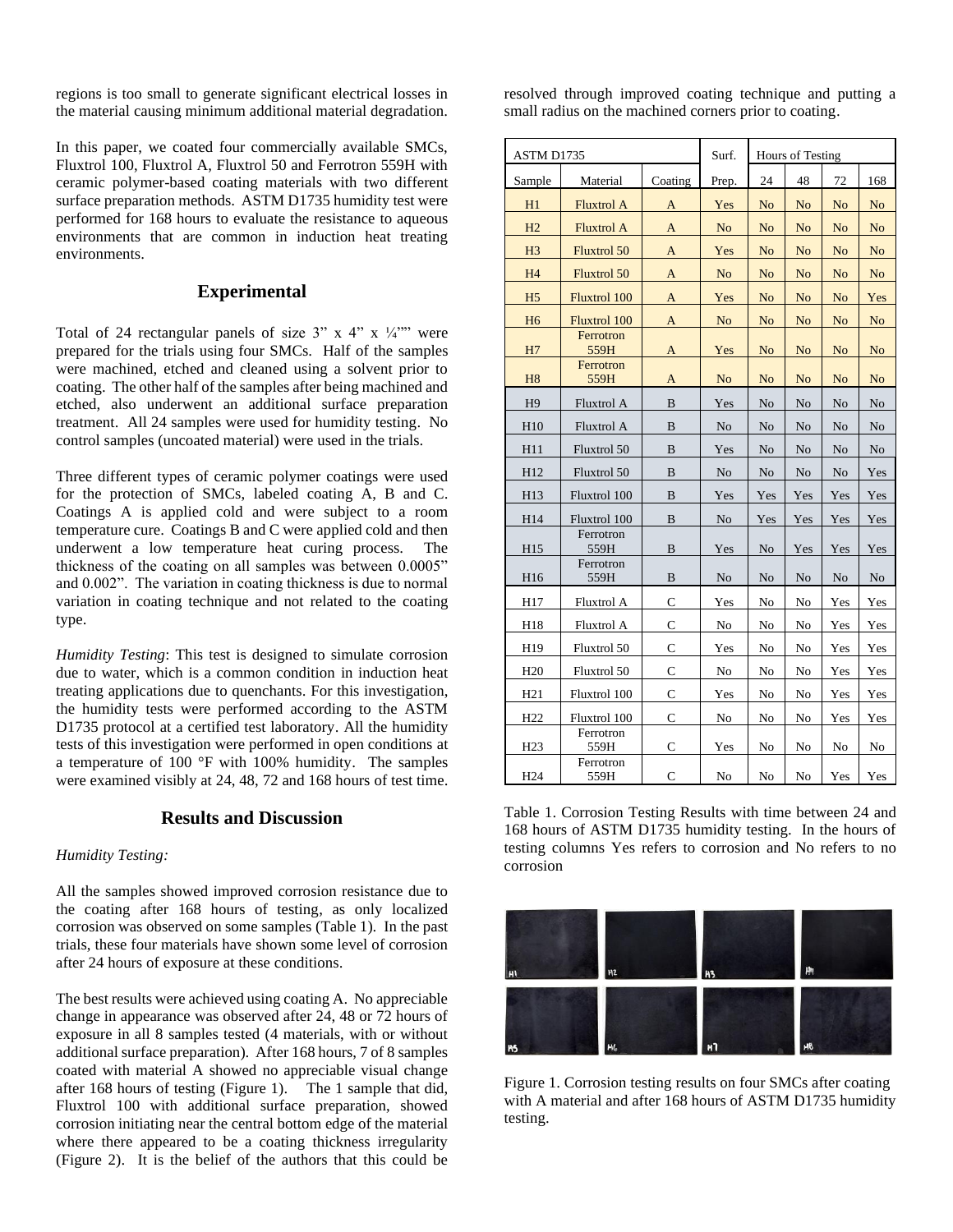

Figure 2. Close up of corrosion of Fluxtrol 100 sample coated with material A with additional surface treatment after 168 hours of humidity testing.

The results with coating B were not as good as those for coating A, with 4 of the 8 samples showing some signs of corrosion after 168 hours of testing (Figure 3). The onset of corrosion also occurred earlier. After 24 hours, both Fluxtrol 100 samples (H13 and H14) showed some signs of corrosion. After 48 hours, the Ferrotron 559H sample with surface preparation (H15) showed signs of corrosion initiation. After 168 hours, the Fluxtrol 50 sample without surface preparation (H12) began to show signs of corrosion.



Figure 3. Corrosion Testing results on Four SMCs after Coating B material and after 168 hours of humidity testing.

In the materials with Coating B the corrosion occurred on multiple points on the flat surface where there appeared to be pores in the coating (Figure 4). This shows that the integrity and quality of Coating B not as good as Coating A.



Figure 4. Close up of corrosion on Fluxtrol 100 sample having additional surface treatment coated with B material. after 168 hours of humidity testing.

Figure 5 shows the four SMCs coated with Coating C. These samples also showed greater amount of corrosion than that of the SMCs coated with Coating A. 7 out of the 8 samples

showed some signs of corrosion after 168 hours of testing (Figure 5). Interestingly, no corrosion was observed after 24 or 48 hours of testing. At 72 hours, corrosion was observed in 7 of the 8 samples. Most of the corrosion occurred near the corners of the material, where there were coating defects.



Figure 5. Coating C samples after 168 hours of humidity testing.

With the samples of Fluxtrol A with Coating C (H17 and H18), corrosion occurred in a very similar location near the bottom corner of the sample. In the sample with the additional surface preparation treatment (H17), there is only a minor surface stain. In the sample without the additional surface treatment (H18), there are areas which show signs of more severe corrosion in addition to the light surface stain region. This may be some evidence that the surface treatment is helping to prevent corrosion from penetrating deeply into the material. Additional trials and investigations are required to determine if this is indeed the case.



Figure 6. Close up of corrosion on Fluxtrol A with additional surface preparation (left) and without (right) after 168 hours of humidity testing with Coating C applied.

#### **Conclusions**

Coating SMCs can modify their surface properties and significantly enhance their corrosion resistance. In this paper, we have coated four commercially available SMCs with 3 different ceramic polymer-based coating materials with two different surface preparation techniques. ASTM D1735 humidity test was performed for 168 hours.

All the samples showed improved corrosion behavior as compared to previous trials with uncoated materials. The best results were achieved using Coating A. With this coating, no appreciable visual change was noted on 7 out of the 8 samples. On the eighth sample, corrosion was observed near an edge where there was a surface irregularity in the coating. It is the belief of the authors that this could be resolved using improved coating techniques and adding a small radius to the machined corner. This has proven effective in the past by the authors to improve coating quality on SMC's.